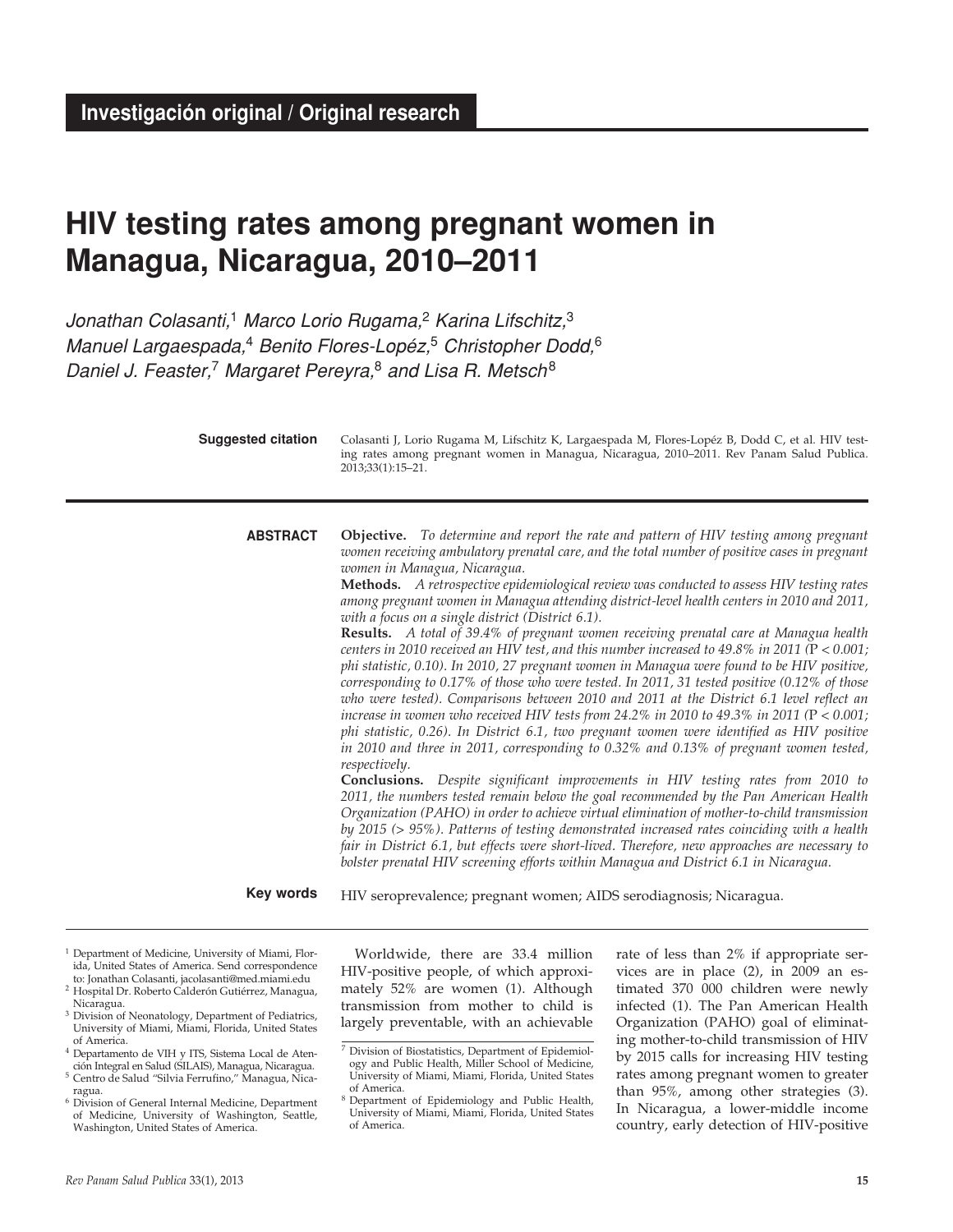pregnant women falls short of this goal (4, 5), with only 35.0% and 50.8% of pregnant women across the country in 2008 and 2009 respectively receiving an HIV test (6).

As the second-poorest country in the western hemisphere, Nicaragua has a concentrated HIV epidemic, with a prevalence of 0.2% (5, 7–9). According to the U.S. Agency for International Development (USAID), the estimated number of HIV cases increased from 3 700 in 2001 to 7 700 in June 2010 (8). The Nicaraguan Ministry of Health (*Ministerio de Salud*, MINSA) reported 6 406 detected cases as of 1 December 2011 (10). The first case of HIV in Nicaragua was reported in 1987, later than other Central American countries (e.g., Costa Rica, 1983; El Salvador, 1984; Guatemala, 1984; Honduras, 1985; and Belize, 1986) (8, 11–13). Incidence remained low during the first five years of the epidemic but gradually increased in the subsequent five-year period (1993– 1998) (7). During the period from 2000 to 2004, however, average annual incidence skyrocketed to 495% of the prior four years (9).

The delay in rising incidence of HIV in Nicaragua is best understood within a historical context. A revolution took place countrywide during the latter part of the 1970s, followed by a counterrevolution that accompanied a trade embargo and economic blockade by the United States through the mid-1980s (8). The national isolation brought on by these events, combined with low HIV infection rates in intravenous drug users, a controlled commercial sex trade, and a ban on the sale of blood, likely contributed to the low rate of HIV transmission within Nicaragua during the 1980s (14).

At present, the groups most at risk for HIV in Nicaragua are men who have sex with men (MSM) (9.3% prevalence) and commercial sex workers (1.1%–1.9% prevalence), similar to the situation found in neighboring countries (8). Despite higher prevalence in certain population subgroups, 74% of HIV transmission is attributed to unprotected heterosexual intercourse (8). At least 40.0% of MSM have a female sexual partner, creating a bridge into the female population (8). Initially concentrated in men, Nicaragua's HIV epidemic has become "feminized" over the past few decades, with the ratio of infected men to women falling sharply from 12.5:1 in 1987 to the current rate of 1.4:1 (7, 10, 15).

This shift has compelled the Nicaraguan National AIDS program (*Plan Estratégico Nacional de ITS–VIH/SIDA*, PEN) to include "housewives" as an at-risk group, in addition to the historically higher-risk groups of commercial sex workers and MSM (7). This trend underscores the importance of Nicaragua progressing toward PAHO's guidelines of > 95% HIV testing in pregnancy as a crucial component of prevention of mother-to-child transmission (PMTCT) (16).

This study was conducted to determine and report current HIV testing rates among pregnant women receiving ambulatory prenatal care, and total number of positive cases in pregnant women in Managua, Nicaragua. This report focuses on a single health center within one health district (District 6.1), and is based on available data for the years 2010 and 2011. Using data at the district level, the authors also examined the pattern of HIV testing rates over time within District 6.1, where a health fair took place in February 2011.

## **MATERIALS AND METHODS**

## **Study population**

Based on the most recent published national census (2005), Nicaragua has a total population of 5.14 million, nearly half of whom live below the poverty line (5, 17). Almost one-quarter of the country's population (1 262 978 people) lives in the department of Managua (17). More than half (55%) of all people living with HIV countrywide live in urban areas, and the department of Managua has the second-highest HIV incidence and prevalence rates in the country (6). The second-largest urban center in Nicaragua—Chinandega—has the highest HIV incidence and prevalence, but these high percentages occur within a smaller population than that of Managua (6). Therefore, the densely populated urban capital of Managua was chosen for this epidemiological review, with a particular focus on District 6.1, located on the southern border of Lake Nicaragua. District 6.1 has a largely urban poor population of 112 036 (18). This district was chosen for study because it has been the focal point of a growing collaboration among the public health system, a local nongovernmental organization (NGO), and researchers from affiliated universities. The study population consists of all

pregnant women receiving prenatal care in the public health system within Managua and District 6.1, as captured in the databases utilized for data abstraction.

## **Study type**

A retrospective epidemiological study was conducted in the department of Managua, with a focus on health district 6.1, from January 2010 through December 2011.

### **Database information**

Databases from the local health department in Managua ("SILAIS<sup>9</sup> Managua") and the District 6.1 health center in Managua were utilized. SILAIS, which is under the jurisdiction of MINSA and is responsible for the provision and coordination of free health services to Managua's citizens, tracks the number of HIV tests performed on pregnant women, the number of positive tests, and the number of prenatal visits in the public system in Managua, at both the department and municipal level. Prenatal visits are classified as either "initial" visits or "subsequent" visits. The District 6.1 health center in Managua collects the same data for the district level. All data presented here for Managua are department level (i.e., they include the municipality of Managua as well as the surrounding areas comprised by the department of Managua).

## **Current HIV testing infrastructure**

HIV testing within the country's public system is available at tertiary care hospitals and district health centers, and during MINSA community fairs, but not at the level of community health posts. HIV testing outside the public health system is also available—at private clinics, NGOs, and community-based organizations—but is not reflected in the current data.

### **Methods**

Department-level epidemiological data (for Managua) were abstracted from the aforementioned SILAIS database, along with district-level data (for District 6.1). The number of 1) initial prenatal visits

<sup>9</sup> *Sistema Local de Atención Integral en Salud* (Integrated Local Health Care System). This entity has functions similar to those of county health departments in the United States.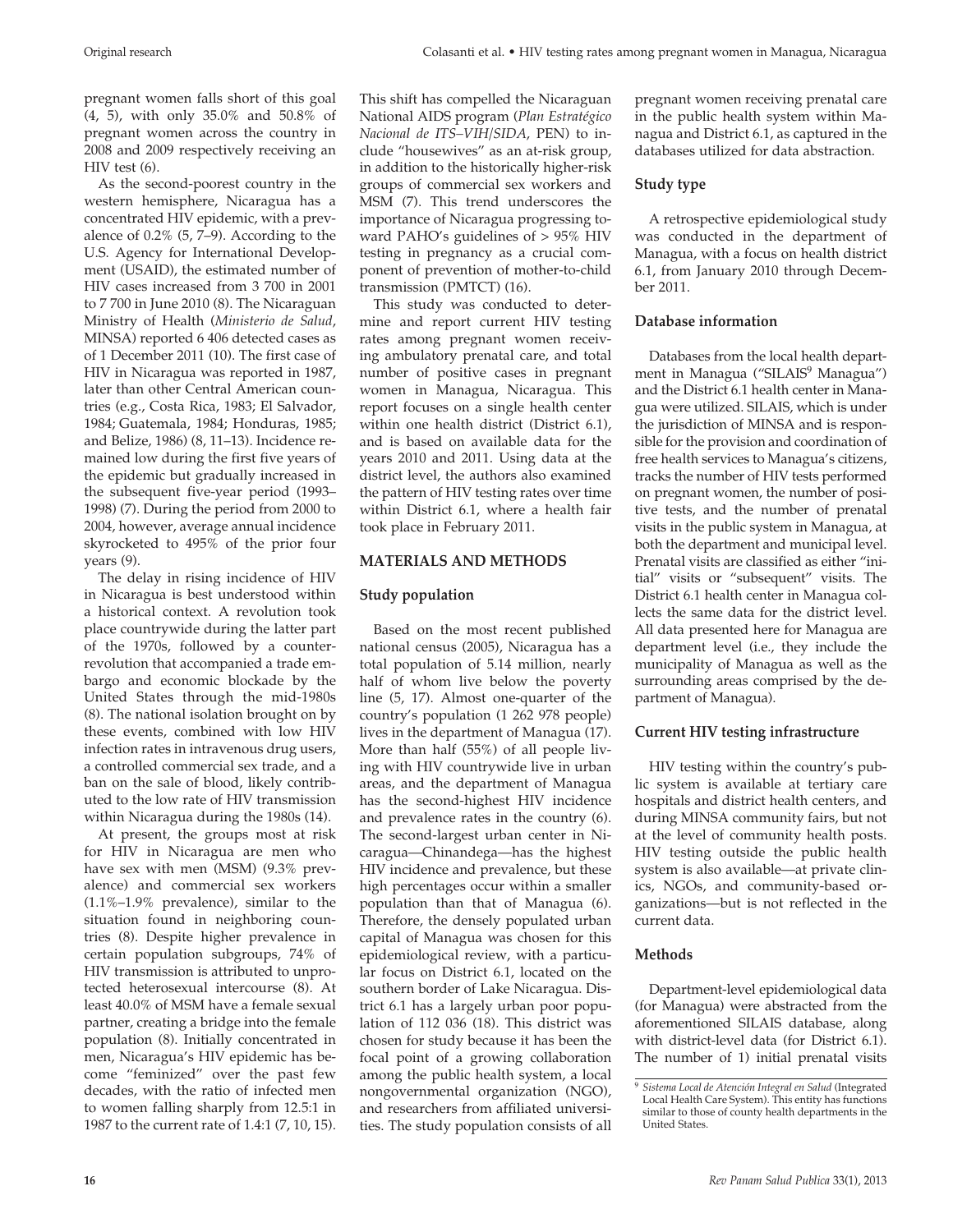**FIGURE 1. Percentage of pregnant women who attended a prenatal visit and received an HIV test, by month, District 6.1, Managua, Nicaragua, 2010–2011a–c**



<sup>a</sup> Last column represents each year in its entirety.<br><sup>b</sup> The increase from 2010 to 2011 was statistically significant ( $P < 0.001$ ).<br><sup>c</sup> The peak in February 2011 corresponds to the staging of district health fairs promot

**FIGURE 2. Percentage of pregnant women who attended a prenatal visit and received an HIV test, by quarter, District 6.1, Managua, Nicaragua, 2010–2011a**



and 2) pregnant women receiving an HIV test each month from January 2010 through December 2011 was abstracted from the SILAIS and District 6.1 health center databases. The data abstraction and data entry were verified for accuracy by a second investigator.

To calculate HIV testing rates, the authors used the number of HIV tests conducted with pregnant women, in the ambulatory setting, as the numerator, and the number of initial prenatal visits over the same period as the denominator. Statistical significance for changes in HIV testing rates from 2010 to 2011 was calculated using chi-square analyses, and effect size was measured using the phi test*.*  In additional calculations, the authors included HIV tests completed at hospitals in Managua in the numerator. The total number of confirmed positive HIV tests at the level of both Managua and District 6.1 were abstracted, and the percentage of

pregnant women tested with an outcome of a positive test was calculated.

#### **Ethical considerations**

The study was approved by both the University of Miami institutional review board and SILAIS Managua. All data were aggregate and de-identified, so the researchers were unaware of any individual woman's HIV status.

#### **RESULTS**

In Managua, 39.4% of 27 613 pregnant women attending ambulatory prenatal clinic visits at health centers in 2010 received an HIV test. In 2011 there was a statistically significant increase to 49.8% of 29 758 pregnant women (*p* < 0.001; phi statistic, 0.10). When tests completed at hospitals in 2010 (5 171) and 2011 (10 690) were included, the percentage

of pregnant women tested was 58.1% in 2010 and 85.7% in 2011. During 2010, 27 pregnant women in Managua were found to be HIV positive, corresponding to 0.17% of those who were tested. In 2011, 31 or 0.12% of those who were tested were HIV positive.

Monthly comparisons of the percentage of pregnant women tested in District 6.1 in 2010 and 2011 are shown in Figure 1. Quarterly comparisons (Figure 2) of the percentage of pregnant women tested in the District 6.1 health center for 2010 and 2011 respectively are as follows: first quarter, 20.7% and 68.1%; second quarter, 19.7% and 32.5%; third quarter, 28.3% and 36.2%; and fourth quarter, 29.0% and 63.8%. All increases from 2010 to 2011 were statistically significant  $(P < 0.05)$ .

Year-to-year comparisons for District 6.1 show an increase in the percentage of women who received an HIV test from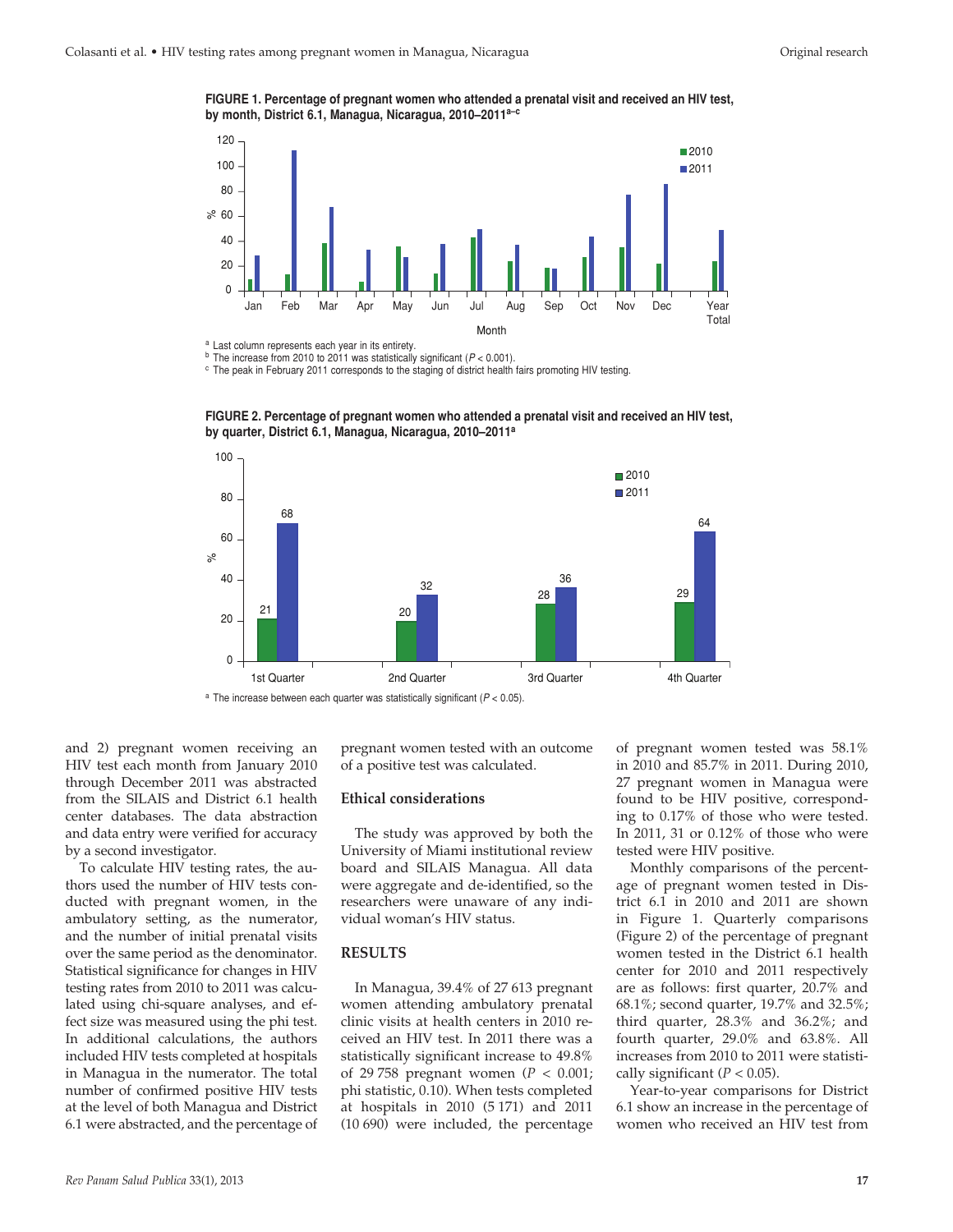24.2% (of 2 555 initial prenatal visits) in 2010 to 49.3% (of 3 038 initial prenatal visits) in 2011 (Figure 1). This increase was statistically significant  $(P < 0.001)$ and had a moderate effect size (phi statistic, 0.26). Two pregnant women in District 6.1 were identified as HIV positive in 2010 and three were identified in 2011, indicating a seropositive rate of 0.32% and 0.13% for all pregnant women tested in 2010 and 2011, respectively.

## **DISCUSSION**

The increasing incidence of HIV in Nicaragua over the past decade, along with the feminization of the case distribution, has raised concern about the risk for pregnant women and their infants. The increase in testing rates from 2010 to 2011 in Managua and District 6.1 are encouraging and serve as evidence that efforts by MINSA and SILAIS Managua are propelling the district and the department in the right direction. Nonetheless, the percentage of women tested still falls short of the PAHO goal of > 95%.

Figure 1 shows a peak in HIV testing in District 6.1 for February 2011, higher than any other month. This acute peak was not sustained throughout the rest of the year. In February 2011, MINSA sponsored health fairs in District 6 businesses with a focus on HIV testing. Presumably, the drastic difference in testing rates during February can be attributed to these fairs. However, the effect was short-lived, indicating health fairs may not be a long-term, sustainable method of achieving higher rates of HIV testing. Another trend in District 6.1 testing, notable in Figure 2, is that higher percentages of women were tested during the first and fourth quarters of the year versus the two middle quarters. Anecdotal evidence from the leadership of District 6.1 indicates these differences may be attributable to higher motivation to fill quotas at the beginning and end of the year. Both of these trends support the use of HIV testing that can be conducted outside a central laboratory setting, during a prenatal clinic visit, such as provider-initiated testing, accompanied by counseling (19–21).

In Managua, a large increase in the percentage of pregnant women tested is evident when tests conducted at the hospital are included in the analysis. This increase illustrates a potentially interesting phenomenon of a large proportion of women being tested in the tertiary care setting rather than the primary care setting. This suggests that many women are not being tested until late in their pregnancy. Decentralized testing has been shown to increase testing uptake in other settings and may have a twofold benefit: 1) identifying HIV-positive pregnant women earlier in their pregnancy and thus decreasing the risk of vertical transmission, and 2) shifting the burden of HIV testing from the tertiary care system to the primary care system (19, 21). This finding should be interpreted with caution, however, as it assumes that each HIV test was performed on a woman previously seen at a prenatal visit within one of the health centers in Managua, which may not be the case (e.g., some women tested at the hospital may have traveled from outside Managua). It is also possible that some women were tested twice (once at an ambulatory site and again when presenting to the hospital), which would falsely elevate the percentage tested. This is difficult to ascertain because in accordance with Nicaraguan Law 238, which protects patient confidentiality, MINSA prenatal care forms do not have a space for recording HIV test results (they only collect data on whether or not an HIV test was offered to the patient). As a result, a woman can present to a hospital without knowing her HIV serostatus and would therefore most likely be tested even if she had received a prior test during her pregnancy.

The percentage of pregnant women tested in Managua and District 6.1 that were found to be HIV positive was small. The low rate of positive tests may be false, however, because women at higher risk for infection may not be attending prenatal care visits. Nonetheless, the low percentages suggest the health care system would not be overburdened by HIV-positive pregnant women requiring antiretroviral therapy (ART) if testing rates approached complete coverage. The manageable numbers of HIV-positive cases provide a tremendous opportunity to eliminate mother-to-child transmission, especially in a country that is able to provide antiretrovirals to those in need. ART for pregnant women and children in Nicaragua is guaranteed through an agreement with Brazil (*Cooperación Lazos Sur-Sur*) (6). Data from 2008–2009 indicate that

the national women's hospital in Managua, where all HIV-positive pregnant women are referred, has a very effective PMTCT program, achieving 100% coverage of ART for the known HIV-positive pregnant population (6).

Trend toward increased HIV testing in pregnant women are a common theme throughout Latin America and the Caribbean. The World Health Organization (WHO) reports an increase in the percentage of estimated pregnant women receiving an HIV test in this region from 29% in 2005 to 61% in 2010 (21). The reported rate for Nicaragua during 2010 in that same report is 65% (21). The discrepancy between the values reported here for Managua and District 6.1 versus the country value reported in the WHO document may indicate that testing uptake in urban settings is not as strong as in other areas of Nicaragua.

To place the numbers reported here for Managua and District 6.1 in perspective, it is also useful to look at other reported percentages within the region. The numbers observed in the current study fall in the mid-range of those from other Central American and Caribbean countries. The percentages of pregnant women tested for HIV across the region are as follows: Cuba 95%, Panama 85%, Belize 81%, Costa Rica 78%, Honduras 62%, El Salvador 56%, Haiti 51%, Dominican Republic 41%, and Guatemala 21% (21). Considering the fact that some countries have achieved excellent uptake of HIV screening among their pregnant population, it may be prudent for the remaining countries to collaborate and adopt policies that have produced these encouraging results. These percentages also underscore the question of why Nicaragua and, more specifically, Managua and District 6.1, have not been able to achieve testing uptake at the level of other countries in the region.

In many parts of the world, presumed potential barriers to achieving a higher rate of testing uptake are lack of patient knowledge of its importance, and the stigma associated with HIV (22, 23). Yet a national survey conducted in Nicaragua in 2006–2007 suggests woman are educated with regard to HIV, and are willing to be tested. The survey also found that 90.2% of the women surveyed received care during their pregnancy from a professional (24), 98% knew about AIDS, and 76% had heard about HIV testing prior to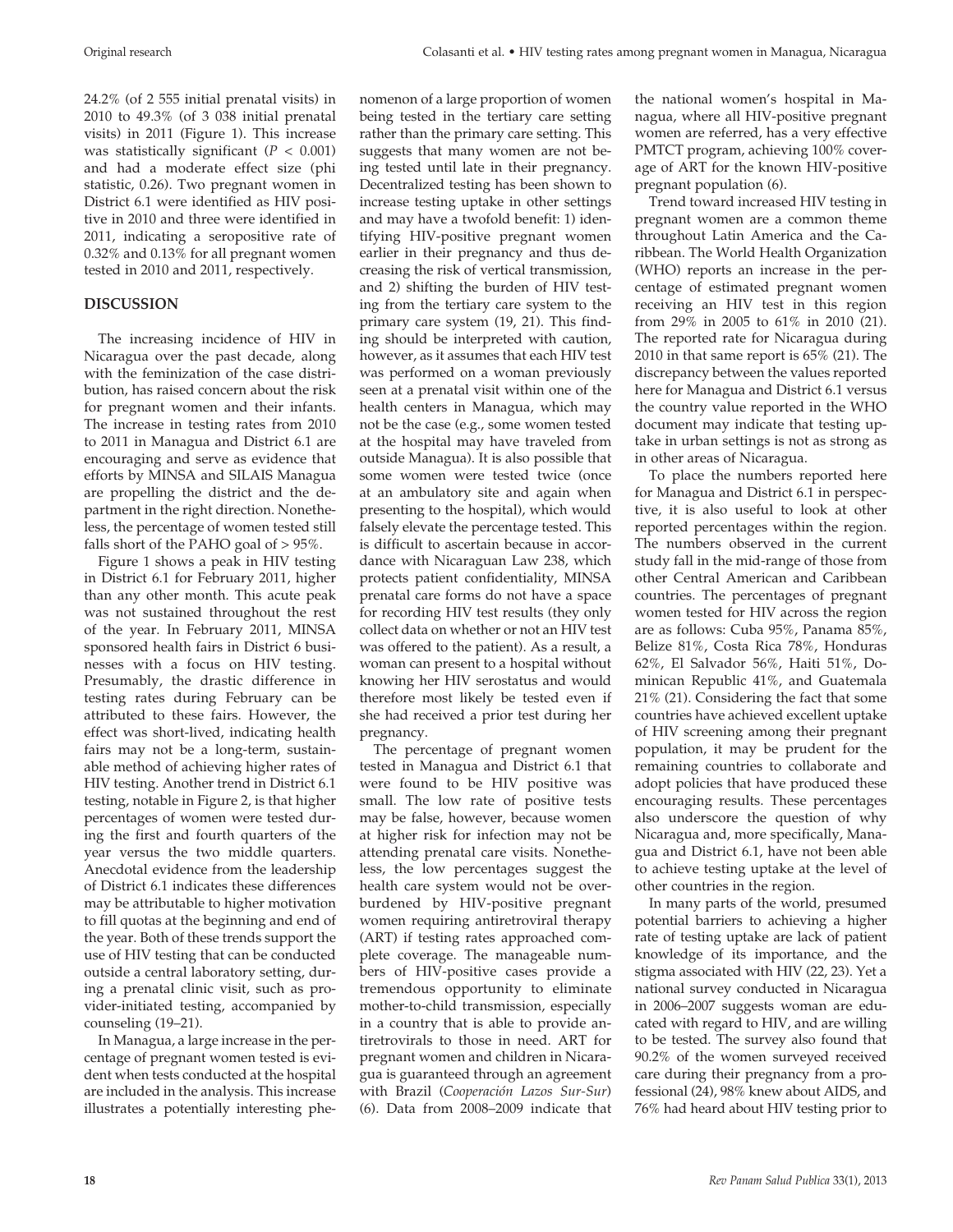the survey (24). In addition, when a subgroup of the women who had received prenatal care in the previous five years were asked whether the HIV test was offered to them during pregnancy, and whether they had accepted, 32% said they were offered the test, and 77% of them had accepted (24). Through their provision of prenatal care, health care providers have a significant window of opportunity to promote HIV testing within the existing public health system. Therefore, provider-initiated HIV testing and counseling among pregnant women may continue to improve testing numbers.

#### **Future directions**

To address the need to improve HIV testing among pregnant women, a pilot project was developed and carried out in District 6.1 to better understand ways to increase testing uptake. The project, known as *Una Prueba, Una Mujer—Dos Vidas Salvadas* (*One Test, One Woman—Two Lives Saved*), was developed to evaluate the effects of 1) decentralizing the provision of rapid HIV tests and provider-initiated voluntary testing to the level of community health posts, and 2) delivering HIV education to pregnant women through community health workers in their respective communities (25, 26). This project aims to achieve a long-term, sustainable increase in HIV testing rates among pregnant women in District 6.1, and eventually all of Managua, by integrating regular providerinitiated counseling and testing with rapid tests into day-to-day prenatal care within the current public health care system.

### **Limitations**

The current study had a number of limitations related to the nature of the available data. First, the databases used were a collection of aggregate data, which precluded knowledge of demographics or risk factors of the population receiving HIV tests. In addition, the aggregate data only provided a view of the total number of HIV tests and initial prenatal visits during a defined period, which limited the ability to link individual tests with individual patients. Second, the databases only included the number of HIV tests carried out in the public health system. Some women may receive prenatal care in the public system but go to the private sector for an HIV test. The aggregate nature of the data also eliminated the possibility of determining the number of women who may have been tested more than once during their pregnancy. Third, in the Managua department data, one health center had to be excluded from the analysis because 1) there were no data on HIV testing for the 363 pregnant women it provided with initial prenatal care, according to the 2010 SILAIS database, and 2) in the 2011 database the health center was missing altogether. Fourth, a difference in the denominators used in calculating the percentages of pregnant women tested precludes a direct comparison between the current data and the WHO data referenced in this report. WHO reported percentages of pregnant women tested based on a denominator of estimated number of pregnant women, while the percentages calculated in this report for Managua and District 6.1 used the number of pregnant women who attended at least one prenatal visit as the denominator. Fifth, no objective data were available for evaluating how many of the women tested actually received their results. This is an important data point to capture, as any effort to increase HIV testing rates should also incorporate a mechanism to ensure that women are aware of their serostatus. Finally, the authors were unable to accurately assess the number of vertical transmission cases for 2010–2011 due to the two-year window required for case confirmation.

#### **Recommendations**

Increasing the uptake of HIV testing of pregnant women in District 6.1; Managua, Nicaragua; and the entire Pan-American region will require a multipronged approach. The limitations presented in this study suggest it may be prudent to rethink the way testing data are captured within individual patient charts as well as within the district-level and SILAIS databases to more accurately assess progress toward the goal of >95% testing. Initiatives to increase the education and knowledge of pregnant women with regard to the importance of HIV testing, appropriately adapted for each population, should be undertaken. In addition, instituting provider-initiated testing and counseling may increase the

likelihood that a woman receives an HIV test.

Streamlining the testing process for the pregnant woman by decentralizing the availability of HIV rapid testing to local health posts, to avoid the need for additional laboratory visits, may increase the likelihood of her being tested. In addition to piloting and evaluating local initiatives to increase the percentage of pregnant women getting tested, governments and health officials could benefit from studying and drawing from programs in other countries in the region with higher testing uptake to improve programs and policies in their own countries.

#### **Conclusions**

The results of this retrospective epidemiologic study in Managua, Nicaragua, and in a single health district (District 6.1), revealed the percentage of pregnant women receiving an HIV test increased from 2010 to 2011 but the number of incident cases remains low. At the district level, the most notable increase occurred in February 2011, coinciding with health fairs promoting HIV testing. However, these increased rates were not sustained throughout 2011. Overall, testing rates appear to be moving in a positive direction but have failed to reach the >95% testing coverage recommended by PAHO. Therefore, the authors of the current study believe that despite positive trends in Managua and District 6.1, new mechanisms are needed to achieve improvements in testing rates that are sustainable long term. The results of this report could be used to demonstrate the continued need to evaluate systems and expand efforts to achieve optimal coverage and ultimately interrupt the transmission of HIV from mother to child.

**Acknowledgments.** The authors thank the Jay Weiss Center for Social Medicine and Health Equity for the funding to make this project possible, and all of the staff at SILAIS Managua and the District 6.1 health center who assisted with the project.

**Funding.** Grant money was provided by the Jay Weiss Center for Social Medicine and Health Equity at the University of Miami (Miami, FL, USA).

**Conflict of interest.** None.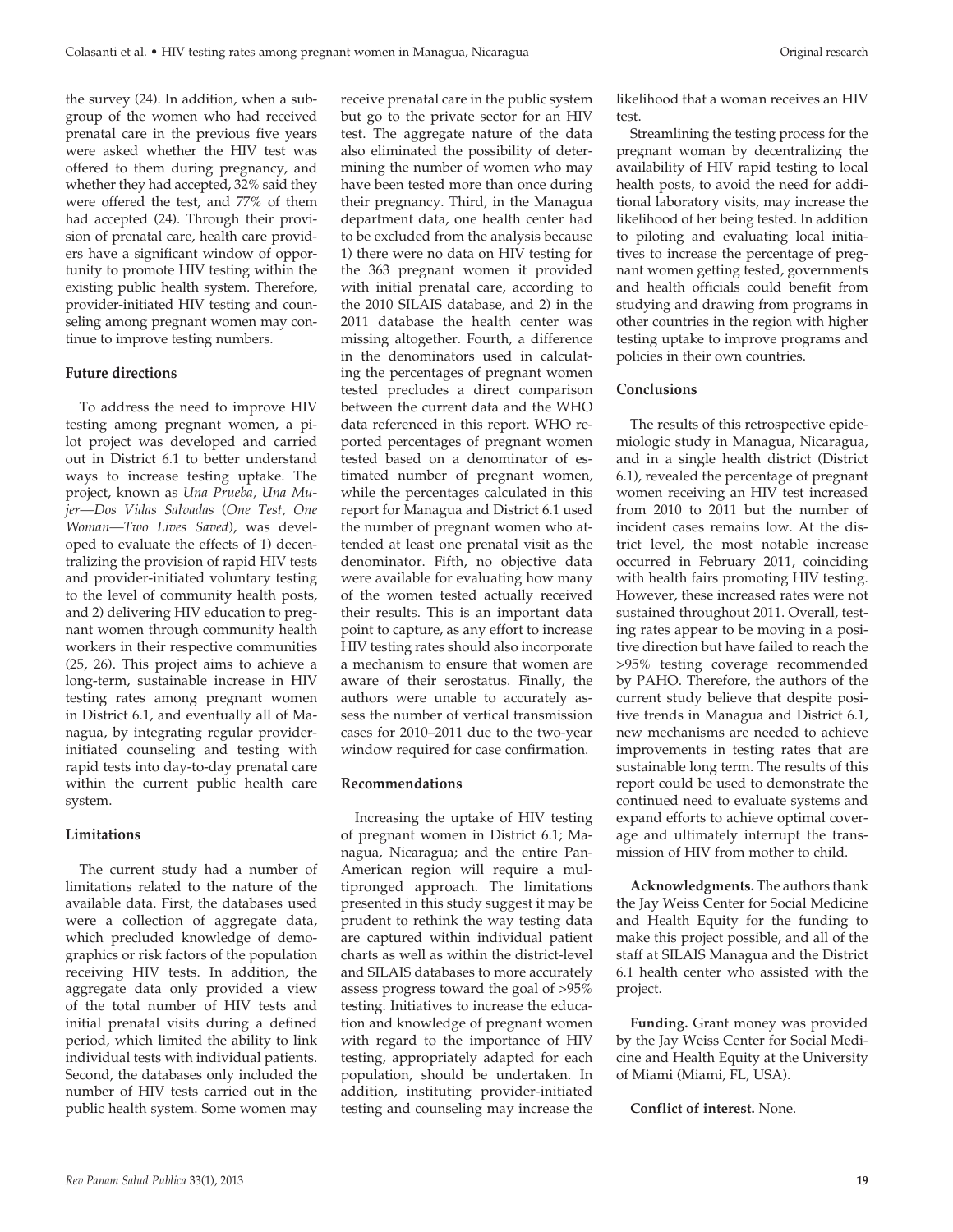#### **REFERENCES**

- 1. Joint United Nations Programme on HIV/ AIDS. Global report: UNAIDS report on the global AIDS epidemic. Geneva: UNAIDS; 2010. Available from: http://www.unaids. org/globalreport/global\_report.htm Accessed 11 March 2011.
- 2. Mahy M, Stover J, Kiragu K, Hayashi C, Akwara P, Luo C, et al. What will it take to achieve virtual elimination of mother-to-child transmission of HIV? An assessment of current progress and future needs. Sex Transm Infect. 2010;86 Suppl 2:ii48–55.
- 3. Pan American Health Organization. Regional initiative for elimination of mother-to-child transmission of HIV and congenital syphilis in Latin America and the Caribbean: concept document for the Caribbean. Washington: PAHO; 2010. Pp. 1–23. Available from: http:// www2.paho.org/hq/dmdocuments/2010/Re gional%20Initiative%20for%20Elimination%20 Concept%20Document%20for%20the%20 Caribbean.pdf Accessed 20 December 2011.
- 4. World Bank. World development indicators database [Internet]. Washington: World Bank; 2011. Available from: http://siteresources. worldbank.org/DATASTATISTICS/Resources/GDP.pdf Accessed 20 December 2011. Pp. 1–4.
- 5. Central Intelligence Agency (US). The World Factbook. Central America and Caribbean: Nicaragua [Internet]. Washington: CIA; 2012. Available from: https://www.cia.gov/li brary/publications/the-world-factbook/ geos/nu.html Accessed 7 October 2012.
- 6. Comisión Nicaragüense del SIDA. Informe nacional sobre los progressos realizados en la aplicación del UNGASS: Nicaragua. Managua: CONISIDA; 2010. Pp. 1–46. Available from: http://www.unaids.org/en/dataanal ysis/knowyourresponse/countryprogressre ports/2010countries/nicaragua\_2010\_coun try\_progress\_report\_es.pdf Accessed 24 February 2012.
- 7. Matute AJ, Delgado E, Amador JJ, Hoepelman AI. The epidemiology of clinically apparent HIV infection in Nicaragua. Eur J Clin Microbiol Infect Dis. 2008;27(2): 105–8.
- 8. United States Agency for International Development. HIV/AIDS health profile: Nicaragua [Internet]. Washington: USAID; 2010. Available from: http://www1.usaid.gov/ our\_work/global\_health/aids/Coun tries/lac/nicaragua\_profile.pdf Accessed 20 December 2011.
- 9. Comisión Nicaragüense del SIDA. Plan estratégico nacional de ITS, VIH y SIDA 2006– 2010. Managua: CONISIDA; 2006. Available from: http://aidstar-one.com/focus\_ar eas/prevention/resources/national\_strategic\_plans Accessed 20 December 2011.
- 10. Agencia ACAN-EFE. Gobierno advierte que VIH es un problema para el desarrollo de Nicaragua. Managua: La Prensa (Nicaragua); 2011. Available from: http://www.laprensa. com.ni/2011/12/01/ambito/82493-gobiernoadvierte-que-vih
- 11. Elizondo J, Shultz JM, Baum MK, Herrera G. The epidemiology of AIDS and HIV infection in Costa Rica. Bull Pan Am Health Organ. 1993;27(2):145–50.
- 12. United States Agency for International Development. HIV/AIDS: countries [Internet]. Washington: USAID; 2010. Available from: http://transition.usaid.gov/our\_work/ global\_health/aids/Countries/index.htm Accessed 24 February 2012.
- 13. Orozco M, Pedraza Fariña LG. HIV/AIDS policy in Nicaragua: a civil society perspective. New York: Open Society Institute; 2008. Pp. 1–46. Available from: http://www.open societyfoundations.org/reports/hivaids-pol icy-nicaragua-civil-society-perspective Accessed 20 December 2011.
- 14. Espinoza H, Sequeira M, Domingo G, Amador JJ, Quintanilla M, de los Santos T. Management of the HIV epidemic in Nicaragua: the need to improve information systems and access to affordable diagnostics. Bull World Health Organ. 2011;89(8):619–20.
- 15. Pérez-Rosales MD. Situación epidemiológica del VIH y otras enfermedades prevalentes en la region. Washington: Pan American Health Organization; 2011. Available from: http:// www.tecnologias-ova.com/tutores/ Documentos/presentacion4.pdf Accessed 24 February 2012.
- 16. Committee on Pediatric AIDS (US). HIV testing and prophylaxis to prevent mother-tochild transmission in the United States. Pediatrics. 2008;122(5):1127–34.
- 17. Instituto Nacional de Información y Desarrollo (NI). VII Censo de población y IV de vivienda: censo 2005. Resumen censal (23 de Noviembre del 2006). Managua: INIDE; 2006. Available from: http://www.inide.gob.ni/ censos2005/CifrasCompleto.pdf Accessed 22 July 2012.
- 18. Ministerio de Salud, Sistema Local de Atención Integral en Salud–Managua (NI). Plan

de emergencia sanitario local, Distrito VI. Managua: MS/SILAIS; 2003.

- 19. Hensen B, Baggaley R, Wong VJ, Grabbe KL, Shaffer N, Lo YR, et al. Universal voluntary HIV testing in antenatal care settings: a review of the contribution of provider-initiated testing & counselling. Trop Med Int Health. 2012;17(1):59–70.
- 20. Malaju MT, Alene GD. Assessment of utilization of provider-initiated HIV testing and counseling as an intervention for prevention of mother to child transmission of HIV and associated factors among pregnant women in Gondar town, North West Ethiopia. BMC Public Health. 2012;12:226.
- 21. World Health Organization. Global HIV/ AIDS response: epidemic update and health sector progress towards Universal Access. Progress Report 2011. Geneva: WHO; 2011. Pp. 1–233. Available from: http://www. who.int/hiv/pub/progress\_report2011/en/ index.html Accessed 7 October 2012.
- 22. Meiberg AE, Bos AE, Onya HE, Schaalma HP. Fear of stigmaticization as barrier to voluntary HIV counselling and testing in South Africa. East Afr J Public Health. 2008;5(2):49–54.
- 23. Ostermann J, Reddy EA, Shorter MM, Muiruri C, Mtalo A, Itemba DK, et al. Who tests, who doesn't, and why? Uptake of mobile HIV counseling and testing in the Kilimanjaro Region of Tanzania. PLoS One. 2011;6(1):e16488.
- 24. Instituto Nacional de Información de Desarrollo; Ministerio de Salud (NI). Encuesta Nicaragüense de Demografía y Salud ENDESA 2006/07. Informe final. Managua: INIDE; 2008. Pp. 1–664. Available from: www.inide. gob.ni/endesa/InformeFinal07.pdf Accessed 22 July 2012.
- 25. Swider SM. Outcome effectiveness of community health workers: an integrative literature review. Public Health Nurs. 2002;19(1):11–20.
- 26. Webel AR, Okonsky J, Trompeta J, Holzemer WL. A systematic review of the effectiveness of peer-based interventions on health-related behaviors in adults. Am J Public Health. 2010;100(2):247–53.

Manuscript received on 9 April 2012. Revised version accepted for publication on 29 November 2012.